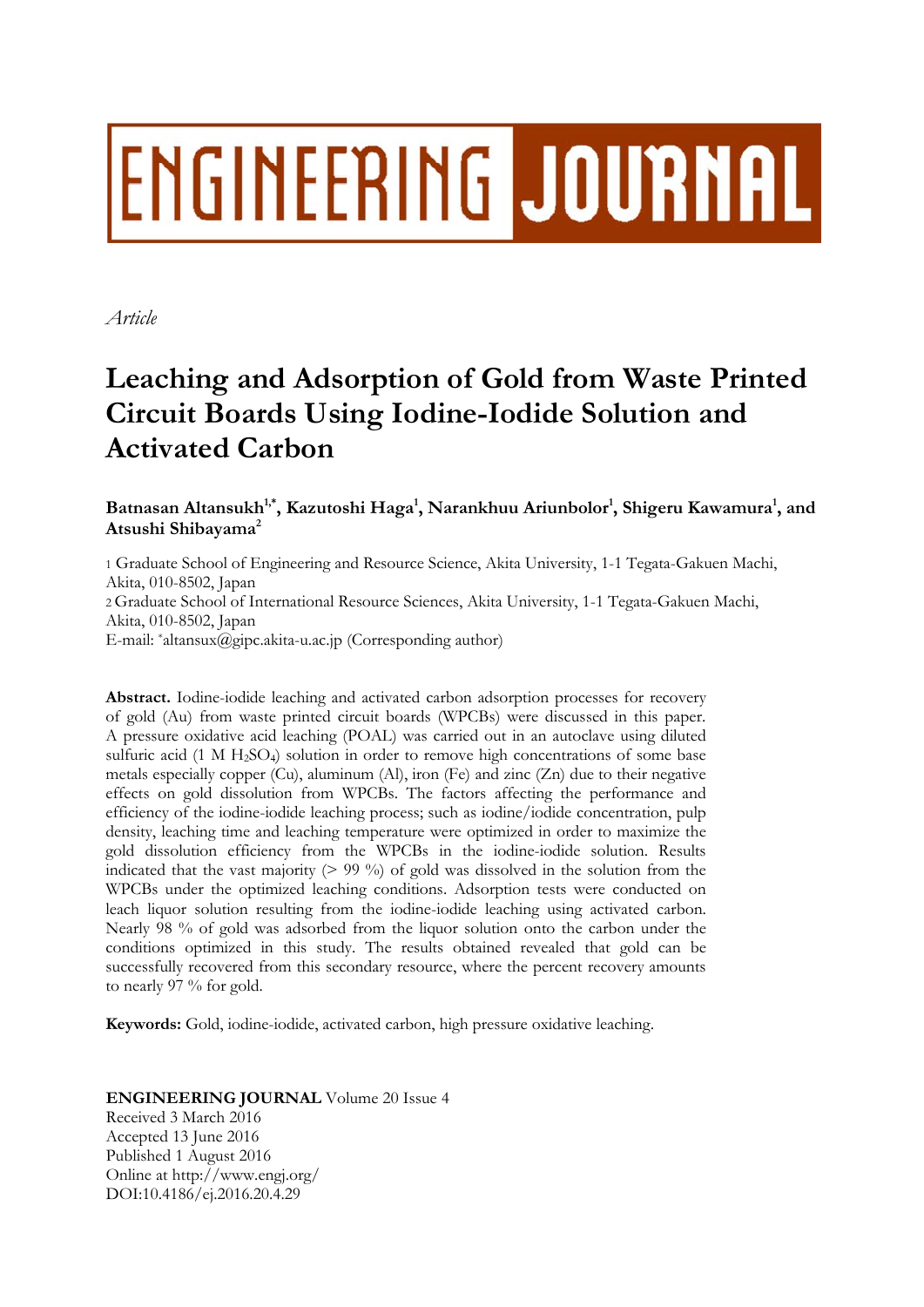# **1. Introduction**

Printed circuit boards (PCBs) are essential parts of most electrical and electronic equipment (EEE). The demand for production of EEE is increasing year over year due to rapid economic growth and development of science and technology. Correspondingly, the amounts of waste printed circuit boards (WPCBs) are dramatically increasing as a result of the growing amount of discarded waste electrical and electronic equipment (WEEE), which can not only be a source of composite materials (filler) but also a source of valuable metals such as Cu, Au, Ag, Pt and Pd. The amounts of valuable metals in WPCBs are several times higher than that of naturally occurring minerals [1-3]. Therefore, recycling of WPCBs is an important process to reduce the amount of disposed hazardous wastes and to promote the recovery of valuable metals. There have been several studies on the recycling of WPCBs by using pyrometallurgical, hydrometallurgical, bio-hydrometallurgical and physical-mechanical processes [4-6]. However, an efficient and environmentally friendly technologies are needed to recycle these wastes. In hydrometallurgical process, reagents like hydrochloric acid (HCl), nitric acid (HNO<sub>3</sub>), sulfuric acid (H<sub>2</sub>SO<sub>4</sub>) and hydrogen peroxide as oxygen source were widely used for dissolution of base metals from the waste. Alkaline solution of cyanide is the most used lixiviant for extraction of gold from ores and secondary resources [7, 8]. The Merrill-Crowe zinc precipitation and adsorption onto activated carbon are main processes for gold recovery from the pregnant cyanide solution containing the dissolved gold. In addition, many other separation methods such as co-precipitation, adsorption onto various solid- and bio-sorbents, ion exchange, and solvent extraction have been used for this purpose [9-13]. The utilization of cyanide in the gold leaching process presents risks to environment and health, therefore an economically viable and selective method while minimizing the risks is a very important to develop a process for gold recovery. Thiourea, thiosulfate and halides (chlorine, bromine and iodine) as alternative lixiviants to cyanide can be used for the recovery of gold from natural and secondary sources [7, 8, 14]. Among them, iodine forms the most stable complex in aqueous solution compared with other lixiviants due to the lower standard redox potential ( $E^0$ <sub>AuI+</sub>= 0.53 V) of its complex with gold. A number of researchers have studied this leaching system and they illustrated the mechanism of gold dissolution in an iodine-iodide solution as below [15, 16]:

$$
Au + 2I^{-} \rightarrow Au I_{2}^{-} + e^{-} \qquad (anodic)
$$
 (1)

$$
I_3^- + 2 e^- \to 3I^-
$$
 (cathodic) (2)

$$
2Au + I_3 + I^- \rightarrow 2Au I_2^{--} \qquad \text{(overall)} \tag{3}
$$

The solution chemistry of the gold-iodide system is very complicated due to the formation of many different iodine and iodide species in the solution. However, many researchers have been studied the fundamentals of gold recovery from pregnant gold-iodide aqueous solution using activated carbon [17], ion-exchange [18] and precipitation [19], detailed information about this complete gold recovery process is still insufficient. Accordingly, more works and studies are needed to clarify this complicated process.

The aims of this study were the optimization of the processes for gold recovery from WPCBs by using iodine-iodide leaching and activated carbon adsorption. The adsorption of gold on activated carbon is one of the common procedure for the recovery of gold from cyanide solutions, but it has not been used widely for the processing of gold-iodide solutions. The most important variables for gold extraction from WPCBs in iodine-iodide solution and gold adsorption from the pregnant liquor onto activated carbon were studied and determined the optimum extraction and adsorption conditions, respectively.

# **2. Experimental**

# **2.1. Materials**

Waste printed circuit boards (WPCBs) collected from discarded computers were used in this study. Reagents grade chemicals used in this study were iodine, potassium iodide (KI), hydrochloric acid (HCl), nitric acid (HNO<sub>3</sub>), sulfuric acid (H<sub>2</sub>SO<sub>4</sub>), soluble starch, sodium thiosulfate (Na<sub>2</sub>S<sub>2</sub>O<sub>3</sub>), sodium chloride (NaCl) and sodium hydroxide (NaOH). Distilled water was used to prepare all solutions. Granular activated carbon (Nakarai chemicals, Ltd, Japan) was ground and separated on designated sieves for size classification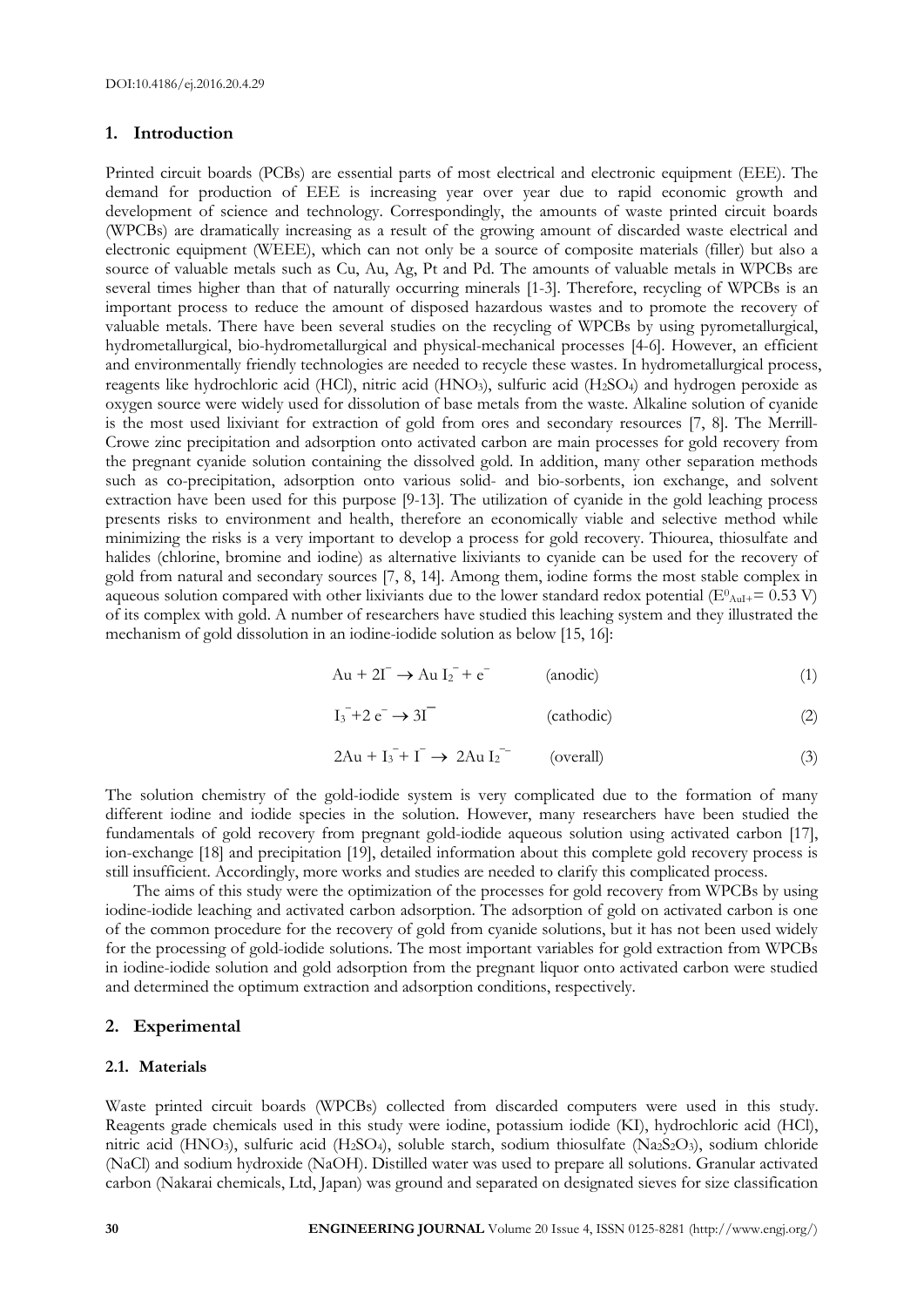in order to utilize it in gold adsorption study. The contents and components of various solid residues after completed the processes (incineration, leaching and adsorption) were determined using X-ray Diffraction (XRD), RINT-2200/PC (Rigaku) and X-ray Fluorescence (XRF), ZSX Primus II (Rigaku). Concentrations of ions in the aqueous phases obtained from leaching, extraction and elution were measured by inductively coupled plasma optical emission spectrometer (ICP-OES), SPS-5500 (Seiko Instruments Inc).

# **2.2. Methods**

#### 2.2.1. Pretreatment Processes (Incineration and Pressure Oxidative Acid Leaching)

Waste printed circuit boards (WPCBs) collected was shredded around 2-3 cm in size and incinerated at 800 °C into a furnace (DOWA Metals & Mining Company, Japan) equipped with gas cleaning systems in order to remove organic contents and volatiles. The WPCBs sample/ash obtained from incineration was milled and solid particles passed through a 106 µm sieve was used in the next pretreatment process. A pressure oxidative acid leaching (POAL) was performed using an autoclave under the previously determined conditions which were the concentration of H<sub>2</sub>SO<sub>4</sub> of 1 M, pulp density of 100 g/L, partial pressure of oxygen of 2 MPa at 120  $^{\circ}$ C for 30 min. The autoclave was equipped with 1.0 L reaction vessel, impeller, inlet and outlet gas pipe, pressure and temperature sensors, and electrical heating system.

# 2.2.2. Iodine-Iodide Leaching

The experiments for gold leaching from the WPCBs ash sample in iodine-iodide solutions were conducted in a 0.5 L baffled volumetric flask immersed in a thermostatically controlled water bath. Agitation was done by a flat blade impeller. Effects of various important variables such as iodine/iodide concentration, pulp density, contact time and temperature on the kinetics of gold dissolution from the WPCBs sample in the iodine-iodide solution were investigated in order to optimize this process.

## 2.2.3. Gold Adsorption onto Activated Carbon

Activated carbon used in the adsorption was first washed with 2 M HCl followed by hot distilled water and dried at 70 °C for 24 h. Physical characterizations such as surface area, pore size and pore volume of the activated carbon were measured by Quantachrome instruments (Autosorb iQ/ASiQwin) using nitrogen adsorption-desorption isotherm. The carbon samples were degassed at the temperature of 300  $^{\circ}$ C for 3 h before measurement. An appropriate amount of the activated carbon was added to the pregnant solution resulting from the iodine-iodide leaching into a stoppered conical flask and the mixture was agitated using a thermostatically controlled shaking bath (EYEL 4, NTS-400, Rikakikai). Different adsorption parameters like gold concentration, iodine/iodide concentration, particle size of activated carbon, carbon dosage, pH of solution and shaking speed, conduct time and temperature were investigated. The efficiency  $(\eta)$  of gold adsorption onto activated carbon was calculated by the following equation (Eq. 4).

$$
\eta = \frac{C_o - C_{ads}}{C_o} * 100\%
$$
 (4)

where  $C<sub>0</sub>$  is the initial gold concentration into the pregnant gold-iodide solution (ppm),  $C<sub>ads</sub>$  is the concentration of gold in the raffinate (ppm).

# 2.2.4. Consumption of Iodine in Leaching and Adsorption

The iodine consumption in the processes of gold leaching and gold adsorption was evaluated by a redox titration method which is based on the oxidation of iodide into iodine in the presence of sodium thiosulfate and starch indicator [20, 21]. The redox reaction in the solution can be illustrated as below:

$$
2I^{-} + \text{oxidizing agent} \rightarrow I_2 + e^{-}
$$
 (5)

$$
I_2 + S_2O_3^2 \rightarrow \Gamma + S_2O_6^2 \tag{6}
$$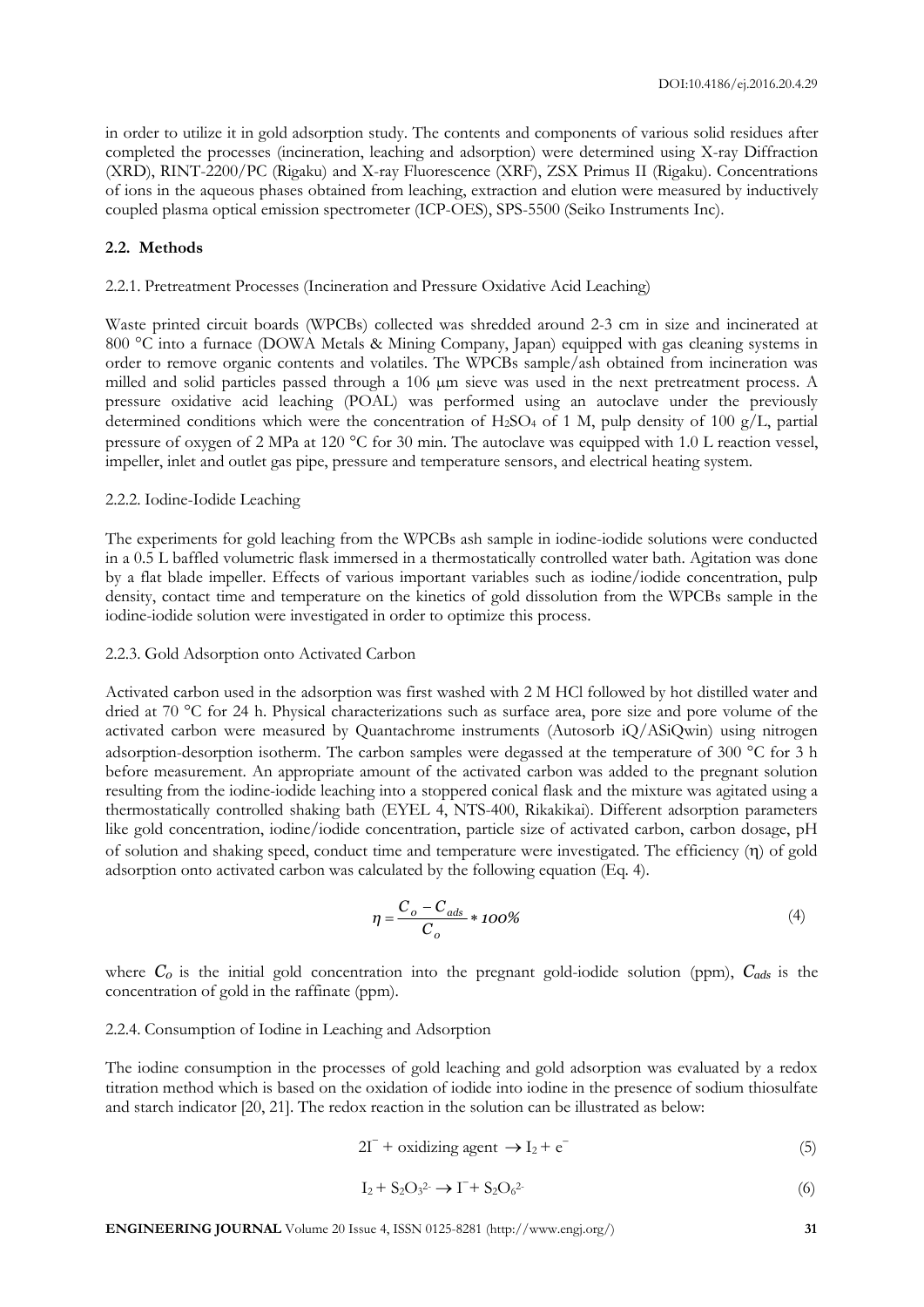# **3. Results and Discussion**

# **3.1. Pretreatment processes**

3.1.1. Incineration (800 °C) and Pressure Oxidative Acid Leaching (POAL)

The chemical contents of the WPCBs samples before/after incineration and after POAL are summarized in Table 1 and XRD patterns of the samples are shown in Figure 1. Results showed the contents of the most elements exist in WPCBs sample were upgraded after the incineration process due to the release of volatile materials. As a result of POAL process, the contents of precious metals especially gold (Au) and silver (Ag) are at least 2 times higher, while the amounts of the other accompanying elements (Cu, Fe, Al and Zn) are several times lower compared to the sample after incineration at 800 °C. Table 1 shows the accompanying elements especially Cu and Al are dissolved efficiently from the incinerated WPCBs sample into a 1M H2SO4 solution by the POAL process.

Table 1. Chemical contents of the WPCBs samples.

|                     | Elements |      |     |     |           |      |    |                      |     |     |             |                      |           |         |
|---------------------|----------|------|-----|-----|-----------|------|----|----------------------|-----|-----|-------------|----------------------|-----------|---------|
| Pretreatment        | Au       | Aα   | Pt  | Pd  | <b>Cr</b> | Co   | Mn |                      |     |     |             | Cu Fe Al Pb Zn Ni Ca |           |         |
|                     |          |      |     |     |           |      |    | $wt\%$               |     |     |             |                      |           |         |
| before incineration | 230      | 480  | 63  | 170 | 1700      | 230  |    | 740 13.4 1.3 2.8 1.8 |     |     |             | 0.9                  | $0.4$ 4.3 |         |
| after incineration  | 278      | 1494 | 107 | 112 | 977       | 230  |    | 650 34.4             | 1.9 |     | 3.8 1.6 5.1 |                      |           | 2.9 4.6 |
| after POAL          | 458      | 2504 | 68  | 209 | 799       | 2.40 |    | 0.24                 |     | 0.7 | 2.5         | 02                   | $0.5$ 2.1 |         |



Fig. 1. XRD patterns of the WPCBs samples before/after incineration and after POAL.

XRD patterns for the samples revealed that main constituents of the WPCBs samples are oxides of base metals (Cu, Al, Sn and Pb) and quartz  $(SiO<sub>2</sub>)$ , and the XRD peak intensities of copper oxide (CuO) and aluminum oxide (Al<sub>2</sub>O<sub>3</sub>) are decreased and disappeared after the sequential pretreatment processes. It was confirmed that the vast majority of Cu and Al are dissolved in a diluted H<sub>2</sub>SO<sub>4</sub> solution.

3.1.2. Preliminary Iodine-Iodide Leaching

Preliminary iodine-iodide leaching experiments were conducted using the samples before and after POAL process under same leaching conditions and the leaching efficiency of gold from the samples in iodine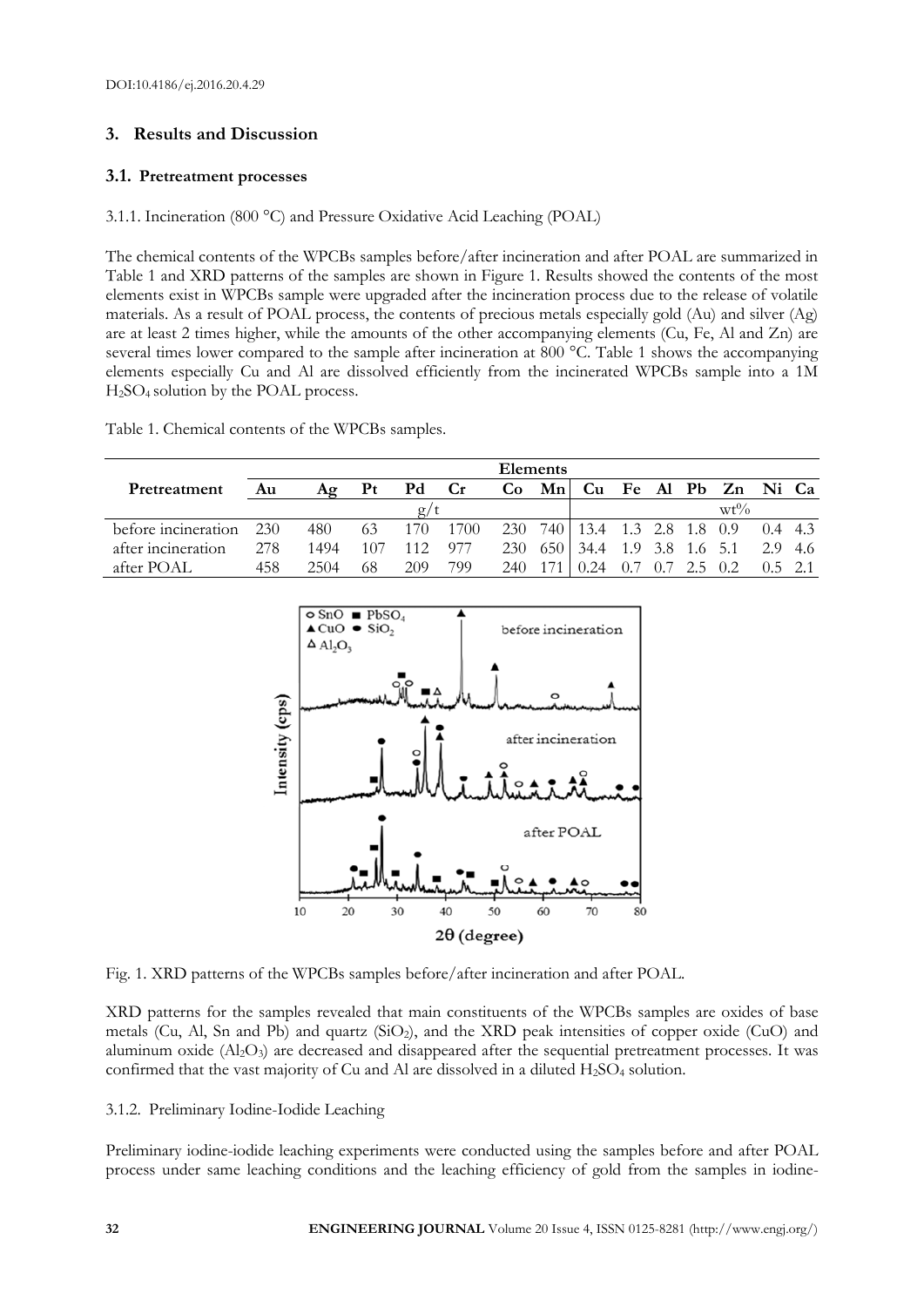iodide solution is shown in Figure 2. The results indicated that the maximum efficiency of gold dissolution from the samples before and after POAL in the iodine-iodide solution is 15 % and 99 %, respectively.



Fig. 2. Gold dissolution from samples before and after POAL in an iodine-iodide solution.  $0.3 \text{ g/L}$  I<sub>2</sub>, 1.8 g/L KI, 1 % pulp density, at 550 rpm and 40 °C.

It suggested that the higher concentrations of base metals (Cu, Al, Fe and Zn) in the WPCBs sample before POAL cause of difficulty in gold leaching from the sample in an iodine-iodide solution, whereas the vast majority of gold (> 99 %) in the WPCBs sample after POAL was dissolved in the iodine-iodide solution (Fig. 2). The results of these experiments provided evidences that the pressure oxidative acid leaching (POAL) is needed to treat WPCBs sample in order to remove base metals especially Cu and Al and to promote the maximizing the efficiency of gold extraction from the sample in the iodine-iodide solution.

# **3.2. Iodine-Iodide Leaching**

The variables affecting the efficiency of the iodine-iodide leaching process; such as iodine/iodide concentration, pulp density, leaching time and leaching temperature were separately investigated in order to optimize gold leaching from the WPCBs sample after POAL in the iodine-iodide solution. Among them, some important variables for gold dissolution are discussed in the following sections.

#### 3.2.1. Effect of Leaching Temperature

Effect of temperature on the efficiency of gold dissolution was studied under the condition which were iodine concentration of 0.3 g/L, KI concentration of 1.8 g/L, pulp density of 1 % with varying leaching times at 550 rpm. As shown in Figure 3, the dissolution efficiency of gold increased drastically with increasing the temperature and reached to 99 % after 90 min leaching at 40  $^{\circ}$ C and 60  $^{\circ}$ C, respectively and become constant further. Whereas the efficiency of gold leaching at 20  $^{\circ}$ C was 67 % at 90 min and increased with the increase in leaching time and then reached 92 % after 240 min leaching. This observation relates to the kinetic reaction control and iodine species generated in the solutions with different temperatures.

### 3.2.2. Effect of Iodine Concentration and Iodine Consumption

The gold leaching experiments were conducted using different concentrations of iodine ranging from 0.1  $g/L$  to 6  $g/L$  with the iodine/iodide molar ratio of 1:6 when the other variables, which are pulp density, conduct time, leaching temperature and agitation speed, were kept constant. Figure 4 shows the correlation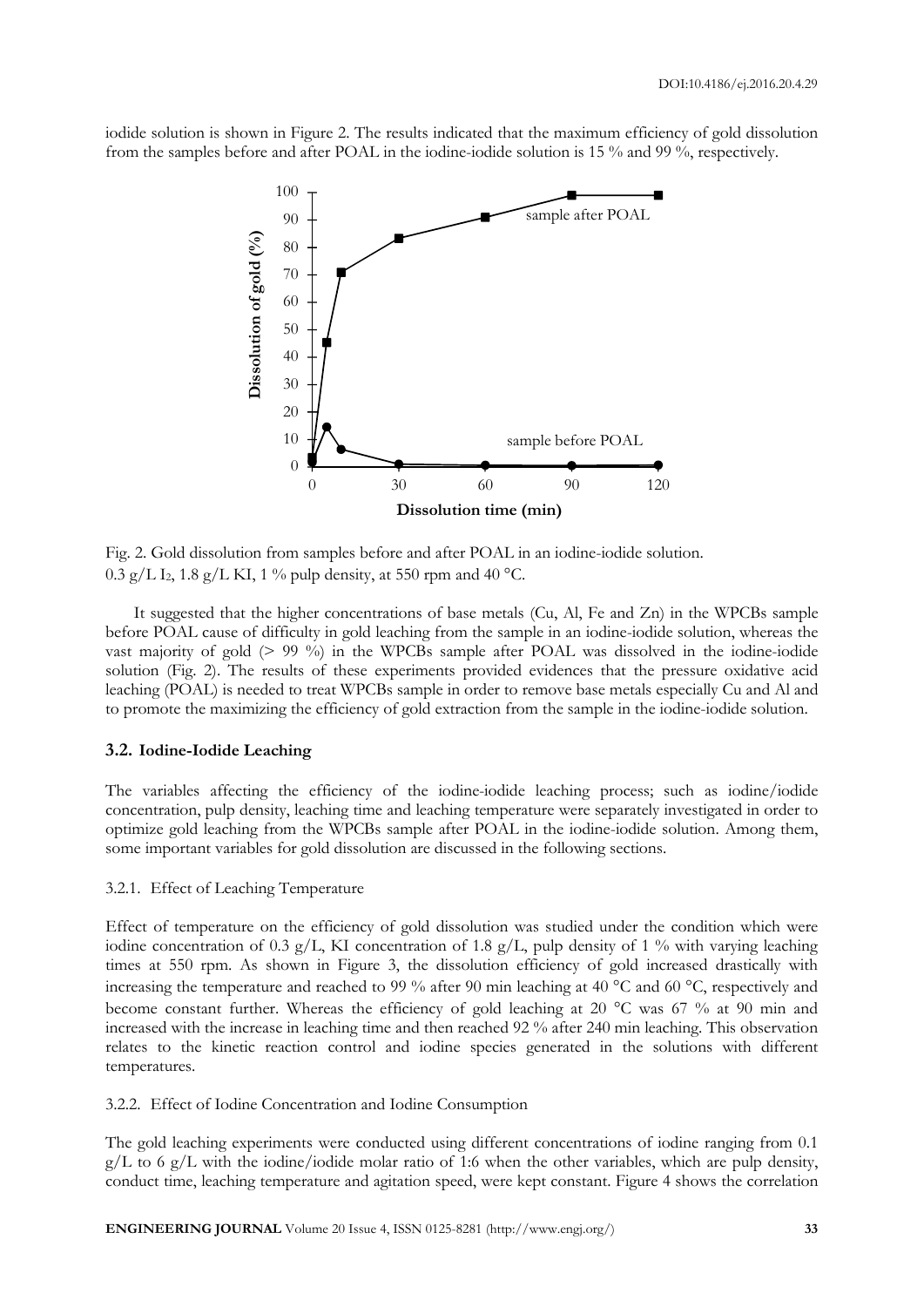between concentration of iodine/iodide and iodine consumption with regards to the gold dissolution under the same leaching conditions.



Fig. 3. Dissolution of gold as functions of leaching time and temperature. 0.3 g/L I<sub>2</sub>, 1.8 g/L KI (molar ratio of I/KI = 1: 6), 1 % pulp density, 550 rpm.

It can be seen that gold dissolution increased drastically from 20.7 % to 96.4 % with increasing the iodine concentration from 0.1 g/L to 6 g/L while iodine consumption raised from 0.1 g/L to 3.2 g/L (Fig. 4). The iodine concentration of 2  $g/L$  was selected as an optimum condition for further leaching study, because 1.3 g/L (65 %) iodine consumed to 91 % of gold dissolution from the sample. An increase in gold leaching efficiency in the iodine-iodide solution associates with the consumption of iodine and predominant iodine/iodide species such as  $\overline{1}$ ,  $I_2$ ,  $\overline{I_3}$ ,  $\overline{IO_3}$  and  $\overline{IO_4}$  formed in the solution.



Fig. 4. Dissolution of gold as functions of iodine concentration and iodine consumption. 0.1– 6.0 g/L I<sub>2</sub>, 0.6 – 36 g/L KI, 5% pulp density at 550 rpm and 40 °C for 2 h.

Concentrations of the species such as  $\overline{I}$ ,  $I_{2(aq)}$ ,  $I_3^-$  and  $I_3^-$  in the iodine-iodide solutions were estimated by R. Naumov method using the STABCAL software. The figures 5 and 6 represent the concentrations of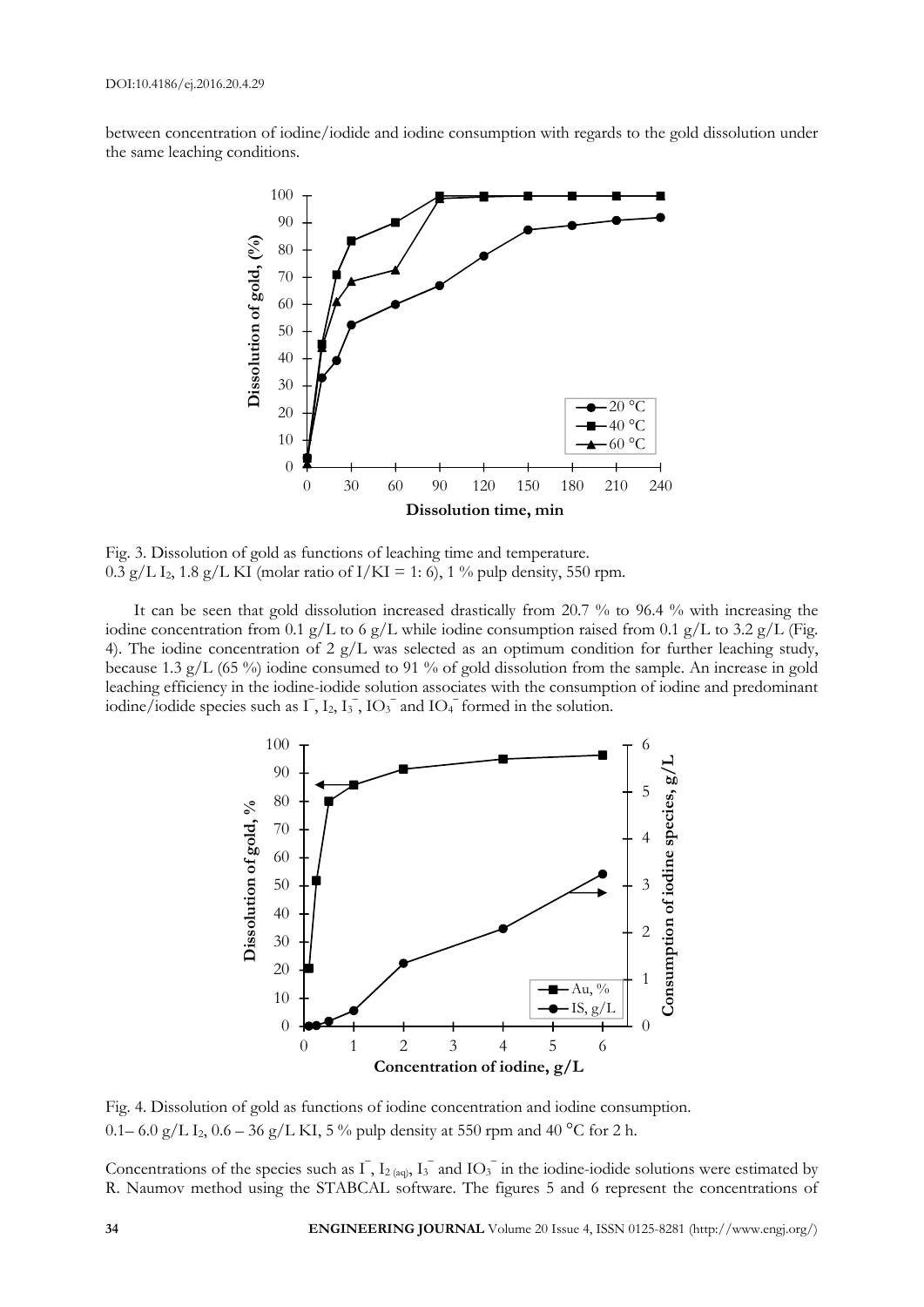predominant species against standard reduction potential in the solutions containing 0.5 g/L and 2 g/L iodine at 40 °C, respectively. The various concentration profiles of the  $I_3^-$  specie were observed in the iodine-iodide solutions contained 0.5 g/L and 2 g/L iodine (Figs. 5 & 6).



Fig. 5. Concentrations of various species of iodine,  $0.5$  g/L I<sub>2</sub>, pH 4 at 40 °C, (by STABCAL).



Fig. 6. Concentration profiles of different species of iodine,  $2 g/L I_2$ , pH 4 at 40 °C, (by STABCAL).

According to Eqs. 1-3 and 7, the different iodine/iodide species especially tri-iodide  $(I_3)$  is a main oxidant in the iodine-iodide solution for efficient gold dissolution at the temperature.

$$
I_{2\text{ (aq)}} + I^- \to I_3^- \qquad \text{(oxidant formation)} \tag{7}
$$

Our result is consistent with the conclusion of other authors published in the literature [22, 23]. They reported that tri-iodide  $(I_3)$  is the predominant oxidant in the iodine-iodide solution and the higher concentration of iodide is essential to its formation.

**ENGINEERING JOURNAL** Volume 20 Issue 4, ISSN 0125-8281 (http://www.engj.org/) **35**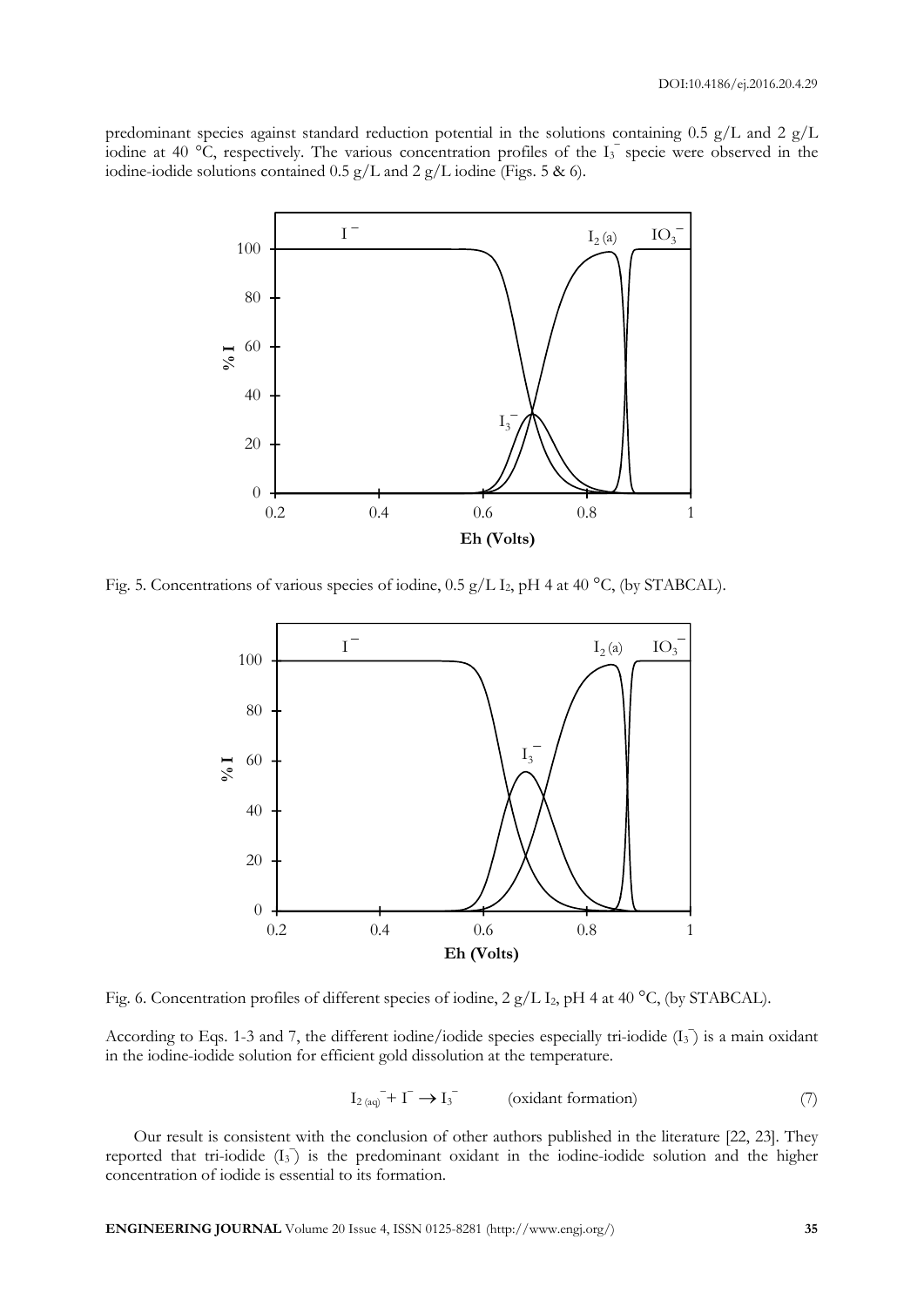# 3.2.3. Effect of Leaching Time

The effect of leaching time on the dissolution of gold from the WPCBs sample was studied under the various leaching times changing from 1 to 48 hours while keeping the iodine concentration of 2 g/L, molar ratio of iodine/iodide of 1:6, pulp density of 5 %, agitation speed of 550 rpm at 40 °C. As shown in Fig. 7, gold leaching efficiency increases with increasing the leaching time from 1 to 12 hours and it becomes a constant until 24 hours. The maximum gold dissolution rate reached nearly 99 % when the leaching time was 12 hours.



Fig. 7. Dissolution of gold as a function of leaching time.  $2 g/L I_2$ , 12 g/L KI, 5% pulp density at 550 rpm and 40 °C.

The effects of other variables such as pulp density and leaching temperature were also studied in order to optimize the gold leaching from the WPCBs sample into the iodine-iodide solution. Under the optimized conditions, the vast majority of gold (> 99 %) in the sample was dissolved into the iodine-iodide solution from a high pulp density slurry. It suggested that higher concentrations of iodine and iodide are required to the formation of tri-iodide  $(I_3)$  ion which allow to efficient extraction of gold from the high density slurry. There was no obvious difference in the XRD patterns between the 2 samples as before and after iodineiodide leaching.

# **3.3. Gold Adsorption onto the Activated Carbon**

Adsorption tests were conducted on the pregnant solution resulting from the iodine-iodide leaching by using activated carbon. Different adsorption parameters like iodine/iodide concentration, gold concentration, particle size of activated carbon, carbon dose, pH of pregnant solution, shaking speed and contact time and temperature were investigated in order to optimize the gold adsorption process. For instance, some important parameters which influence on the gold adsorption from the pregnant solution/leach liquor are shown below.

# 3.3.1. Effect of pH on the Gold Adsorption

The initial pH of the pregnant solution obtained from iodine-iodide leaching under the optimum conditions was pH of 3.2. The effect of pH of the pregnant solution on gold adsorption was studied in broad ranges of pH changes between pH 2 and pH 12 which was adjusted by addition of 1 M HCl and 1 M KOH, respectively. As can be seen from the results shown in Figure 8 (A), the pH changes between pH 2 to pH 10 did minor affect the adsorption of gold from the solution. The maximum adsorption (74 %) of gold took place at the pH of 3.2 which is an initial pH of the solution, while the adsorption of iodine was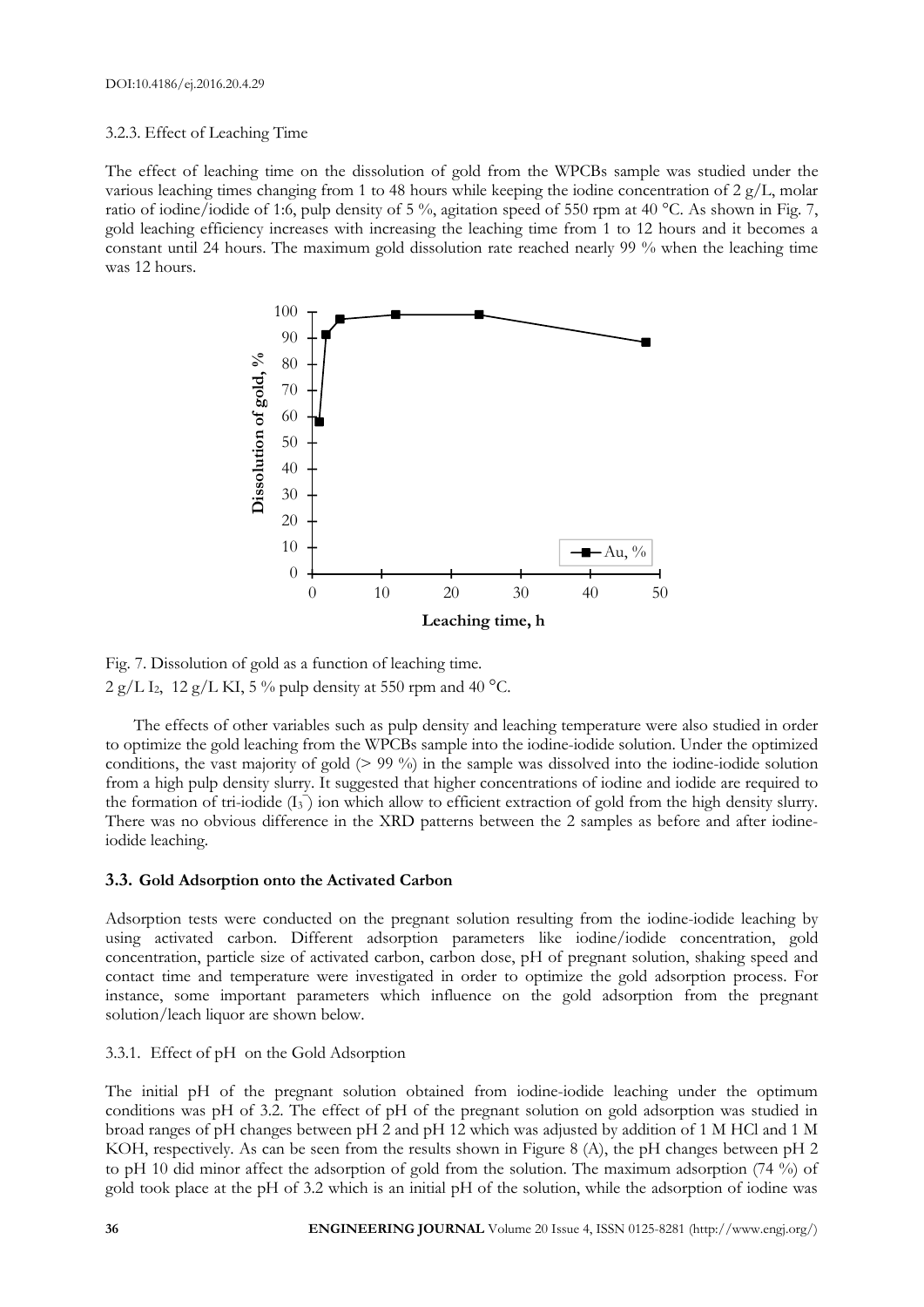0.9 g/L. On the contrary, the variable (pH change) had effect on the adsorption of iodine species that increased with increasing the pH of the solution. The adverse effect on gold adsorption have at the lower and higher pH levels, respectively. Precipitation of gold was occurred when increase the pH of the solution from pH of 10.5. An optimum pH value for gold adsorption from the iodine-iodide solution was selected as the pH of 3.2. The species distribution values for various pH are obtained using STABCAL software and are plotted as a Dist-pH diagram. As shown in Figure 8 (B), the gold molecules precipitate in the high pH range and ionic species such as Au3+ exist and dominate in the acidic pH range.



Fig. 8. (A) Adsorption of gold and iodine species on the activated carbon as a function of pH of the pregnant solution, B) Distribution of gold species in the solution as a function of pH; 35.2 mg/L Au, 20 ml pregnant solution, 20 mg activated carbon,  $\lt 75$  µm particle size, 1.25 g/L I<sub>2</sub>, 120 rpm shaking, 30 min at  $20^{\circ}$ C.

3.3.2. Effect of Iodine Concentration on the Gold Adsorption

Pregnant solutions were prepared using different concentrations of iodine ranging from 0.25 g/L to 4 g/L under the optimum leaching conditions determined in previously (Section 3.2). According to the various iodine concentrations used in the leaching process, the concentrations of gold and iodine in the pregnant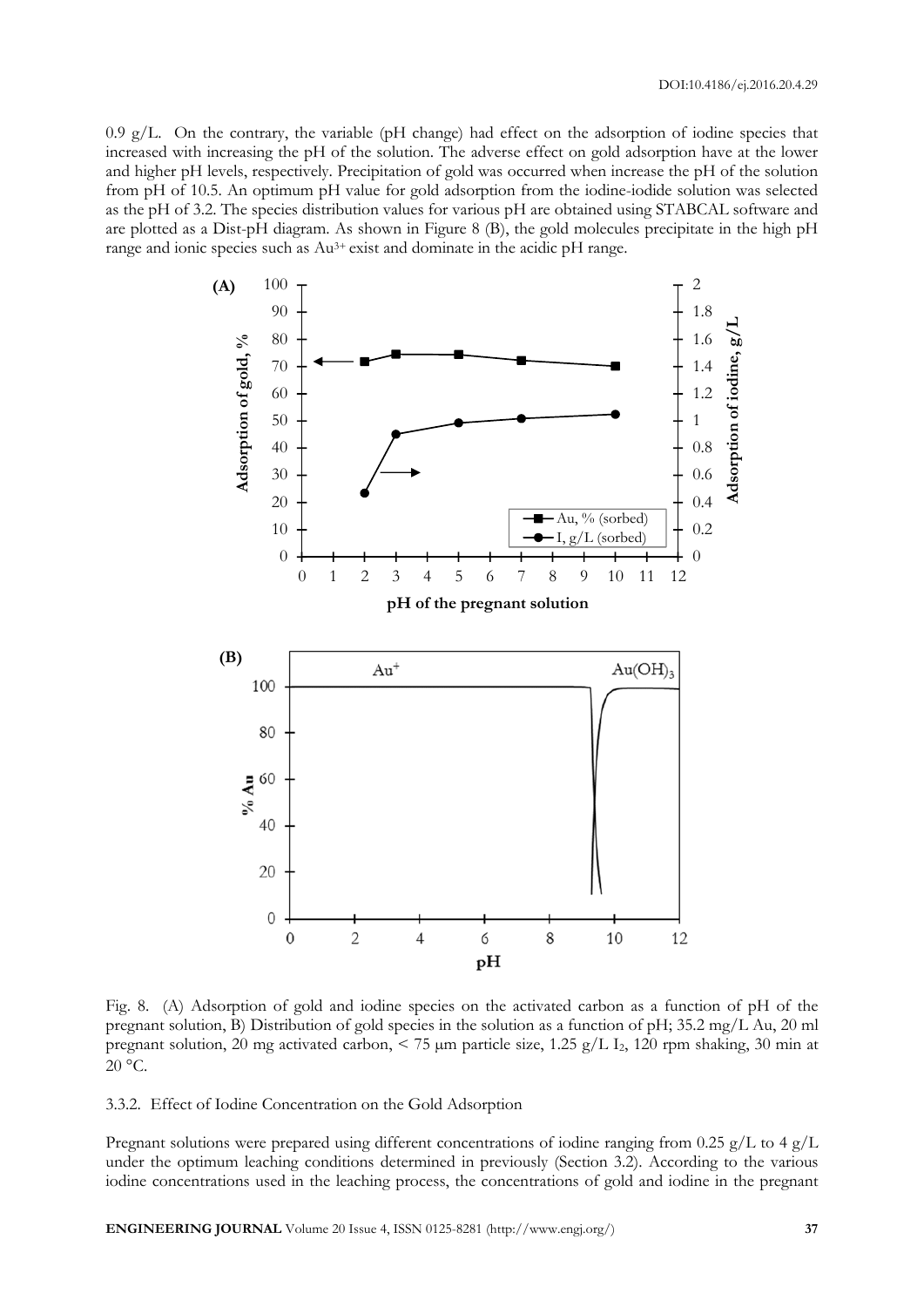solutions are varied from 15 mg/L to 40 mg/L and from 0.2 g/L to 2.4 g/L. The adsorption efficiencies of gold and iodine are determined by ICP-OES and redox titration with sodium thiosulfate and the results estimated are plotted in Fig. 9. The adsorption of gold decreases with increasing the adsorption of iodine onto the activated carbon, as shown in Fig. 9. The results suggested that the both gold and iodine are sorbed onto the carbon simultaneously and the higher concentration of iodine species in the pregnant solution has a negative effect for the gold adsorption on the carbon.



Fig. 9. Adsorption of gold and iodine on the activated carbon as a function of concentration of iodine in the lixiviant;  $15 - 40$  mg/L Au, 20 ml pregnant solution, 20 mg carbon,  $\lt 75$  µm particle size, 0.25 - 4 g/L I<sub>2</sub>, pH of 3.2, 120 rpm shaking speed, 30 min at 20 °C.

As mentioned above, adsorption variables such as gold concentration in the solution, particle size of activated carbon, carbon dose, shaking speed, contact time and temperature were investigated for optimization of this process. Under the conditions optimized more than 98 % of gold was adsorbed onto the activated carbon. FTIR measurement revealed 2 peaks at 2019 cm-1 and 2032 cm-1 which are maybe related to loaded gold-iodide species on the carbon (Fig. 10).



Fig 10. FTIR spectra of the carbon loaded gold and iodine from gold-iodide solutions; Au: 32 - 105 mg/L, pulp density (PD): 5 % and 20 %, particle size of the carbon  $\approx$  75  $\mu$ m.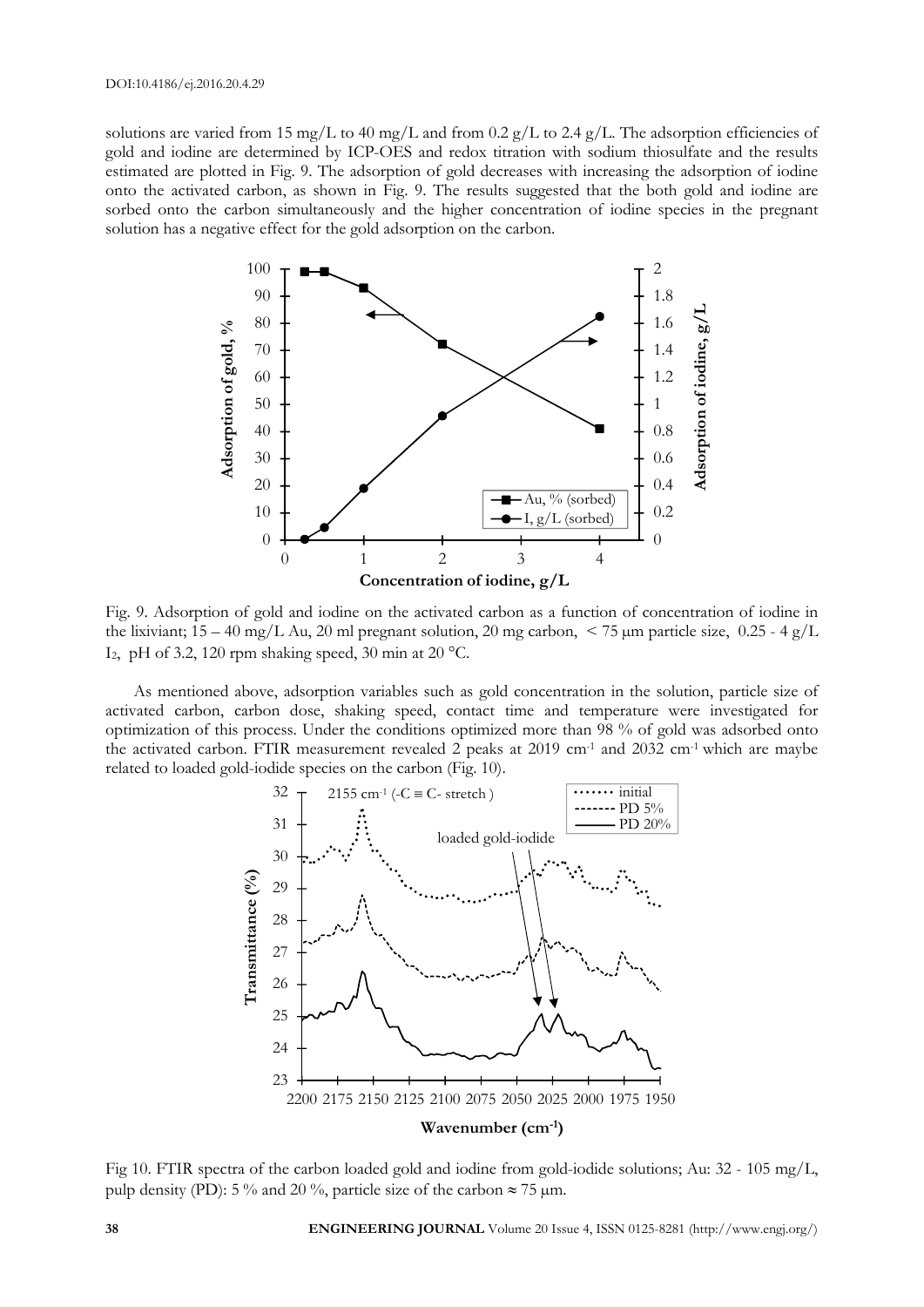SEM-EDS analysis detected major elements such as Au and iodine from the carbon obtained by the adsorption (no figure). These measurements confirmed the sorption of Au and I onto the carbon simultaneously. Mechanism of gold adsorption from leach liquor onto activated carbon can be described by Equations 8 & 9 [24].

$$
4Au I4- + 3C + 6H2O \rightarrow 4Au + 3CO2 + 12H+ + 16I-
$$
\n(8)

$$
4Au I_2^- + C + 2H_2O \to 4Au + CO_2 + 4H^+ + 8I^-
$$
\n(9)

### **4. Conclusions**

This work focused on the recovery of gold from the waste printed circuit boards (WPCBs) by using iodineiodide leaching followed by activated carbon adsorption. Preliminary tests revealed that the higher concentrations of base metals (Cu, Al, Fe Zn), especially Cu in WPCBs showed a negative effect on gold dissolution into the iodine-iodide solution. In order to remove the base metals and upgrade gold content in the residue sample of WPCBs, a pressure oxidative acid leaching (POAL) was conducted in an autoclave using a diluted sulfuric acid solution. Dissolution of Cu, Al, Fe and Zn were 99.3 %, 82.3 %, 61.2 % and 96.4 % respectively under the selected conditions. A batch experiment was conducted to optimize the gold dissolution from the solid residue of WPCBs sample into the iodine-iodide solution using various variables such as iodine/iodide concentration, pulp density, leaching time and leaching temperature. Results indicate that the vast majority (more than 99 %) of gold was dissolved in the solution from the residue under the optimized leaching conditions which were established to be 2  $g/L$  for iodine, 12  $g/L$  for iodide, 550 rpm for stirring at 40 °C for 120 min. Adsorption tests were performed on pregnant solutions resulting from the iodine-iodide leaching using activated carbon. Different adsorption parameters like iodine/iodide concentration, particle size of the carbon, carbon dose, pH, shaking speed and temperature were investigated.

The optimum conditions for the gold adsorption from the pregnant gold-iodide solution were found to be as follows: particle size of carbon,  $\leq 75$  µm; carbon dose, 1 g/L; pH of the pregnant solution, 3.2; shaking speed, 140 rpm; temperature, 20 °C and adsorption time, 30 min. Under these conditions, more than 98 % of gold was adsorbed onto the activated carbon. It was revealed that a higher concentration of iodine can promote the efficiency of gold dissolution in the iodine-iodide solution, in contrast to this phenomenon, excess iodine (iodine/iodide species) in the pregnant solution has a negative effect on the gold adsorption onto the activated carbon. Iodine and gold loaded onto the carbon could be recovered by stripping using NaOH, acids (H2SO4, HNO3, HCl) and aqua regia followed by precipitation using reducing and oxidizing agents, respectively. As a result of this study, nearly 97 % gold can be successfully recovered from the WPCBs as a secondary resource.

#### **Acknowledgement**

The authors sincerely acknowledge the financial support for this work that was provided by Tohoku Innovative Materials Technology Initiative for Reconstruction "High Efficiency Rare Elements Extraction Technology Area" from the Ministry of Education, Culture, Sports, Science and Technology (MEXT), and Leading Program of Graduate School "New Frontier Leader Program for Rare-Metals and Resources" from the Japan Society for the Promotion of Science (JSPS).

# **References**

- [1] H-Y Kang, J. M. Schoenung, "Electronic waste recycling: A review of U.S. infrastructure and technology options," *Resources, Conservation and Recycling*, vol. *45*, pp. *368-400*, 2005.
- [2] J. Cui, L. Zhang, "Metallurgical recovery of metals from electronic waste: A review," *Journal of Hazardous Materials,* vol. *158*, pp. *228-256*, 2008.
- [3] K. Huang, J. Guo, Zh. Xu, "Recycling of waste printed circuit boards: A review of current technologies and treatment status in China," *Journal of Hazardous Materials,* vol. *164*, pp. *399-408*, 2009.
- [4] U. U. Jadhav, H. Hocheng, "A review of recovery of metals from industrial waste," *Journal of Achievements in Materials and Manufacturing Engineering,* vol. *54*, no. *2*, pp. *159-167*, Oct., 2012.

**ENGINEERING JOURNAL** Volume 20 Issue 4, ISSN 0125-8281 (http://www.engj.org/) **39**